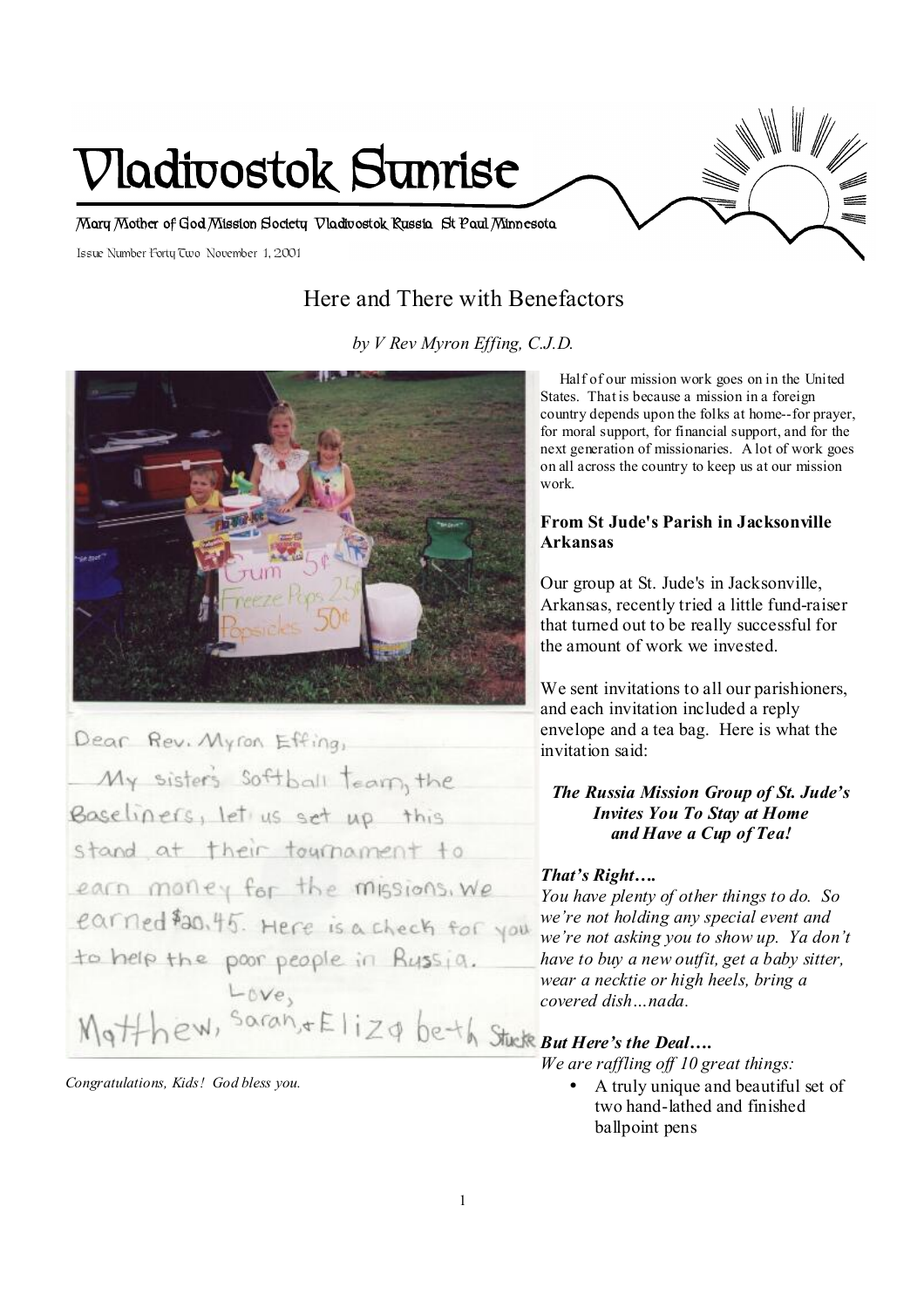- *A queen-size hand-crocheted bedspread in an array of pastel colors*
- *Two sets of 3 porcelain ornaments with depictions of the Nativity from Bradford Editions*
- *A porcelain set of 2 collector's ornaments with hummingbirds by Lena Liu*
- *Two separate pairs of framed prints of the Blessing before Meals in Russian and in English (try to find that somewhere else!)*
- *A Thomas Kinkade collector's edition desk or bedside lamp*
- *Two separate gift certificates to that snazzy Greystone Golf Course. Each certificate includes one round of golf, green fees for two, plus a cart!*

#### *How to Get in on This….*

*While you're enjoying your cup of tea, fill out the form below. Put the form and your donation of any size (that's right—any size) in the enclosed envelope. Then either mail it to us or just drop it in the collection basket at St. Jude's. You will be entered into the drawings for all the items. The drawing will be held on April 15, so don't dawdle.* 

#### *Why We Want Your Money….*

*We're helping to support the Catholic Church's projects in and around Vladivostok, Russia. Funds go to help Fr. Myron and Fr. Dan start AA groups, buy catechetical materials, print hymnals, support seminarians, feed the elderly who have no families or income, bring volunteers to the handicapped children's hospitals, assist mothers choosing not to have abortions, continue their church renovation, start lunch programs for abandoned children, and so forth. Got any questions? Call us.* 

It took a dozen of us about 2 hours to fold invitations and stuff envelopes.. Our expenses were a bunch of envelopes and 900 tea bags. Fr Keller, our pastor, had the parish pay for the mailing. All the raffle prizes were donated. Everything was donated--the prizes, the postage, the envelopes, the teabags, everything. At one time we had discussed putting a particular price on each raffle ticket. Good thing we didn't do that, because we would have limited our income drastically.

The first two Sundays, we got \$600 each week in the collection. The last Sunday we got another \$500, and what with followup donations I'm sure we will go over the \$2500 mark. A number of parishioners have told me they really liked the idea and they appreciated not having to DO anything.

It'd sure be nice if some other parishes would pick up on that idea of mailing teabags and asking for donations. The tea bag thing amazes me. You can't beat a project like that. I'm constantly amazed at the things that work.

Susan Gray

## **News Notes**

#### *by V Rev Myron Effing, C.J.D.*

• Let me first express to our benefactors condolences from Russians on the sad events in New York. Our many Russian parishioners and friends who have called us, mailed us, and emailed us their pain and sorrow. There is really heartfelt sympathy in all of Russia for all the plane crashes. The Russian bishops called for a special Day of Prayer on Sunday, September 30, to pray for peace and an end to terrorism. There was a Day of Mourning throughout Russia, and even the Russian Duma stood for a minute ofsilence to commemorate the deceased. Russian TV always used the word "revenge" in relation to the American actions in Afghanistan. Of course revenge is not a Christian word, but we can hope our governments will find ways to deal with terrorism.

• A major project is underway in our diocese to help support and heal family life. In Russia 75% of marriages end in divorce during the first four years of marriage! The main reason itseems to me is promiscuity before marriage--which also means promiscuity after marriage! The second reason is the poor situation of men in a society where "white slavery" existed for so long, only to be replaced by Communism and socialism, and all of that linked to alcoholism. You will find women in almost all positions of authority and work in Russia- -bricklayers, plasterers, teachers, doctors--but you will find very few men as teachers or doctors. Each deanery will have a conference to make decisions about how we can effect changes in those family patterns in Russia. Our deanery meeting will be in Khabarovsk during November 28 to December 1. It will be difficult to help, but God wants to work through His Church! Little by little it will happen. This summer we helped with the first 12 step AA rehabilitation program in Vladivostok. We have to take a lot of other initiatives, too.



*Our deanery Commission on Family Life, which is charged with preparing for the Family Life Conference in December.* 

As a symbol of our work with the family, we have selected the beautiful icon of the Holy Family to be present at all our events having to do with the Year of the Family. It first appeared as one of the items brought up at the Preparation of Gifts at the ordination of our new priest, Fr Yevgenie Peregudov. We asked if we could bring it home, and the pastor of the cathedral in Irkutsk agreed.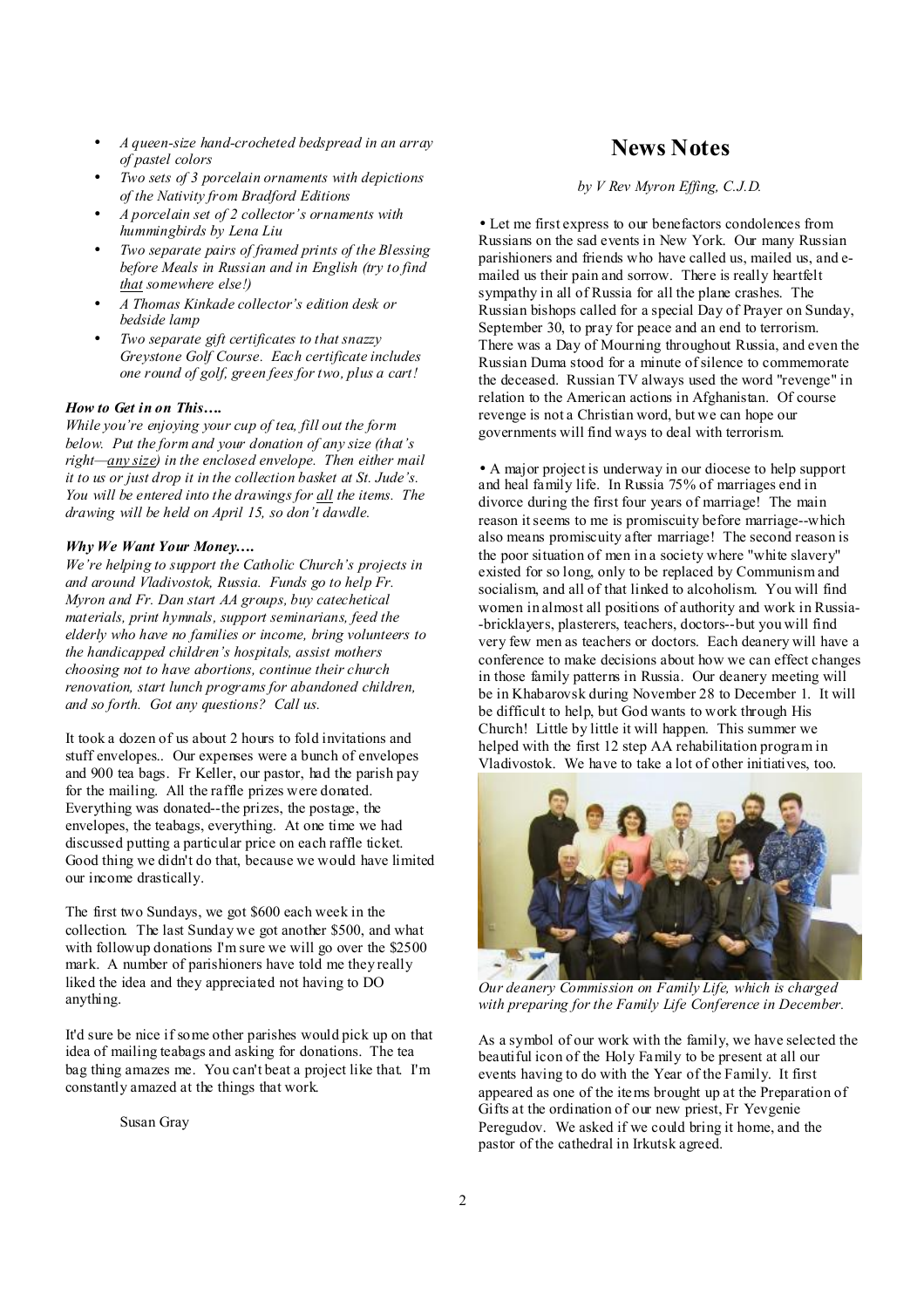## **2001st Anniversary Christmas Present for the Lord.**

## **Mission Office Project for Mary Mother of God Mission Society in Vladivostok, Russia**

Consider donating for our new mission office and rectory in Russia! Or consider dedicating something from the list below to your friends or departed loved ones for this Christmas! We will provide the memorial notice on the object in Vladivostok. Maybe your parish or parish organizations would like to help—please ask them.

Father McGuire's Mission Share of Kentucky and the Mary Stuart Rogers Foundation of California helped us to buy land, and an anonymous donor has provided the architectural work and the funds for the foundation of the new mission building.

The new building will house Fr Effing, Fr Maurer, Brother Oleg, and our seminarians. It will include all the parish offices and classrooms. It will be used for conferences, workshops, training programs, and parish events.

Thank you for your gift for the needs of the Church in Russia. God bless you.



#### **Projected Costs for New Mission Office**

#### **Land**

|                   | <b>RECEIVED!</b> |
|-------------------|------------------|
|                   | <b>RECEIVED!</b> |
|                   |                  |
|                   | \$66,050         |
| Base ment/Storage |                  |
|                   |                  |
|                   | <b>RECEIVED!</b> |
|                   |                  |
|                   | \$19,990         |
|                   |                  |
|                   |                  |
|                   |                  |
|                   | \$18,740         |
|                   |                  |
|                   |                  |
|                   |                  |
|                   |                  |
|                   |                  |
|                   | \$14,825         |
|                   | \$4,880          |
|                   | \$66,000         |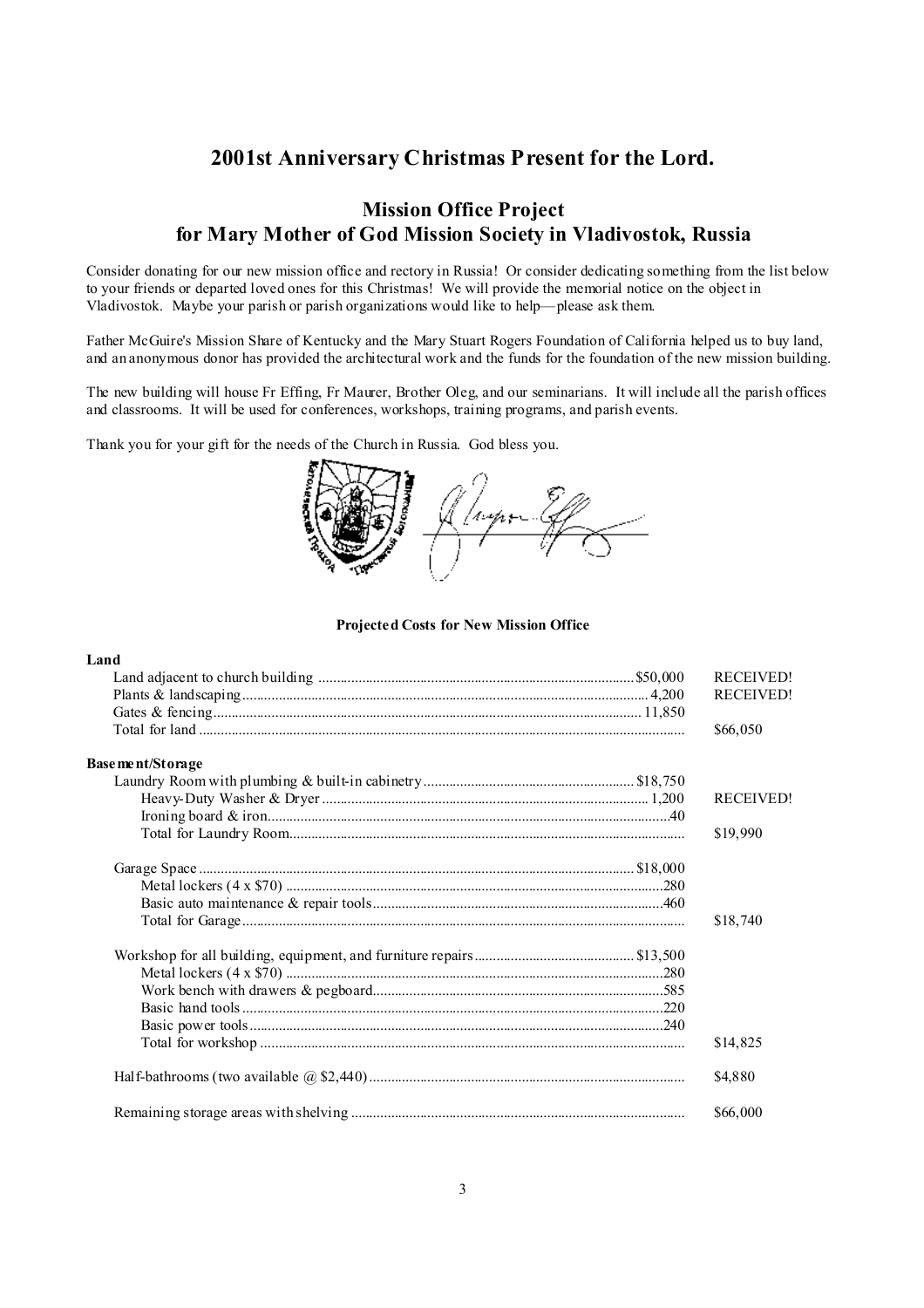#### **Main Floor**

|  | \$9,650          |
|--|------------------|
|  |                  |
|  |                  |
|  | <b>RECEIVED!</b> |
|  |                  |
|  |                  |
|  |                  |
|  |                  |
|  | \$8,665          |
|  | \$8,665          |
|  | \$8,665          |
|  | \$27,060         |
|  |                  |
|  |                  |
|  |                  |
|  |                  |
|  |                  |
|  |                  |
|  |                  |
|  |                  |
|  |                  |
|  | \$10,566         |
|  | \$2,440          |
|  |                  |
|  |                  |
|  |                  |
|  |                  |
|  |                  |
|  | \$29,721         |
|  |                  |
|  |                  |
|  | <b>RECEIVED!</b> |
|  | <b>RECEIVED!</b> |
|  |                  |
|  |                  |
|  | <b>RECEIVED!</b> |
|  |                  |
|  |                  |
|  | <b>RECEIVED!</b> |
|  | <b>RECEIVED!</b> |
|  | <b>RECEIVED!</b> |
|  |                  |
|  | \$26,104         |
|  |                  |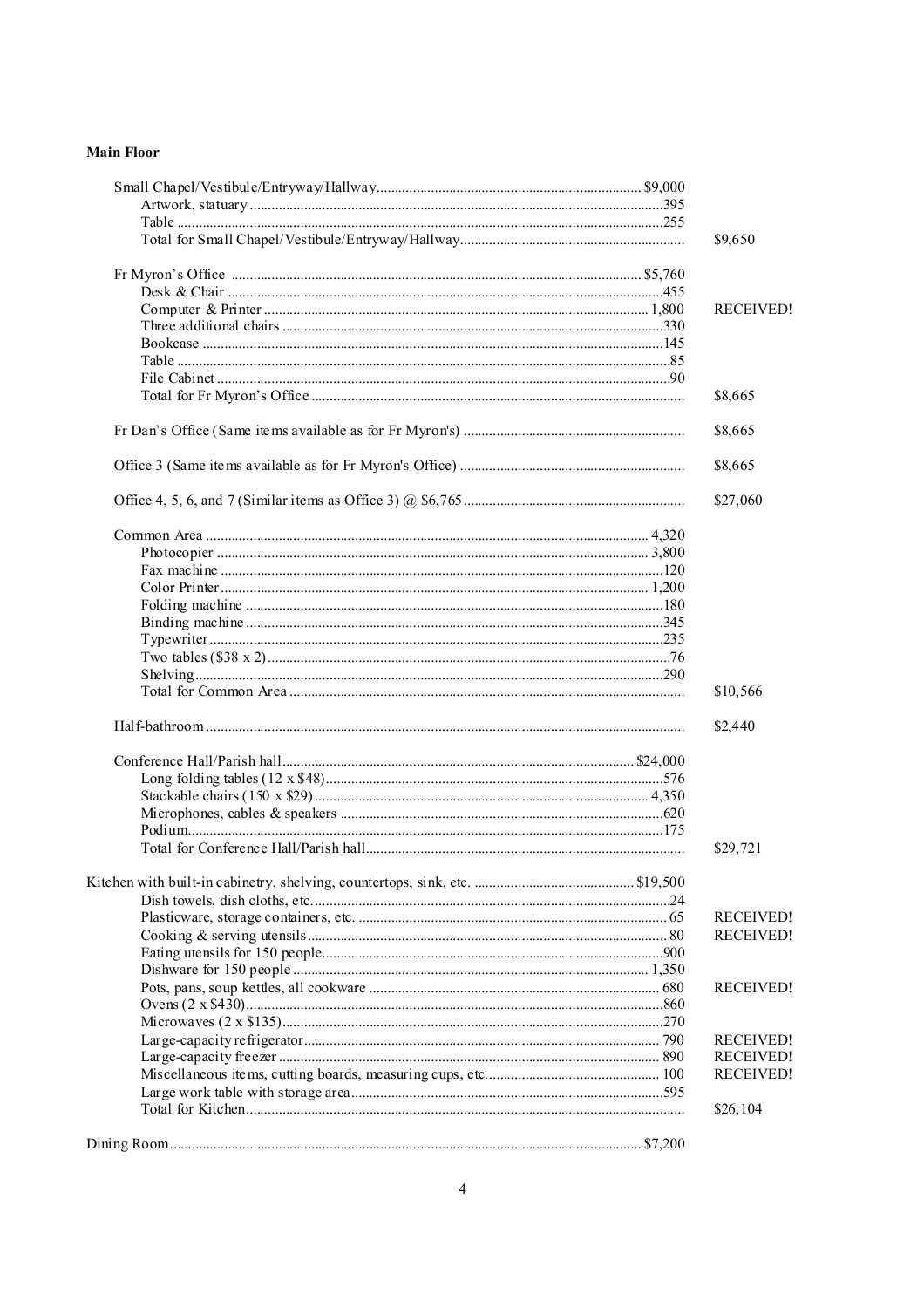|                     | \$8,891          |
|---------------------|------------------|
|                     | \$5,880          |
| <b>Second Floor</b> |                  |
|                     |                  |
|                     |                  |
|                     | \$12,995         |
|                     |                  |
|                     |                  |
|                     |                  |
|                     |                  |
|                     |                  |
|                     |                  |
|                     | \$14,930         |
|                     |                  |
|                     |                  |
|                     |                  |
|                     | <b>RECEIVED!</b> |
|                     |                  |
|                     |                  |
|                     | \$14,930         |
|                     |                  |
|                     |                  |
|                     |                  |
|                     |                  |
|                     |                  |
|                     |                  |
|                     | \$5,075          |
|                     | \$15,225         |
|                     |                  |
|                     | \$7,800          |
|                     | \$10,150         |
|                     | \$3,900          |
|                     |                  |
|                     |                  |
|                     |                  |
|                     | \$7,155          |
|                     | \$21,000         |
| Miscellaneous Items |                  |

#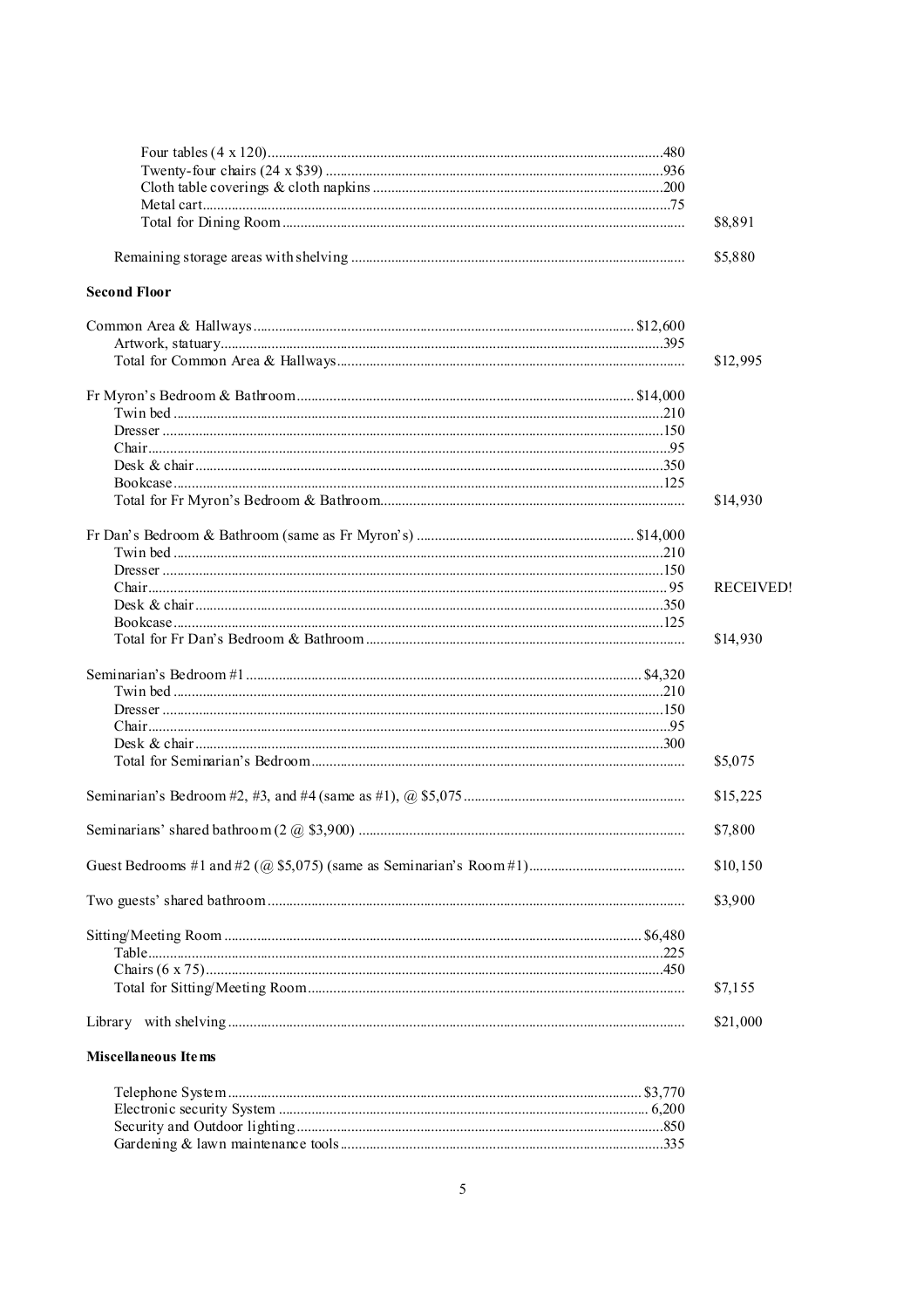|  | \$14,126 |
|--|----------|
|  |          |

## **How to Communicate with Us**

## **Office in Russia:**

**Phone:** (011-7)-4232-26-96-14 **FAX:** (011-7)-4232-26-96-16 **E-mail:** [myron@eastnet.febras.ru](mailto:myron@eastnet.febras.ru) [daniel@eastnet.febras.ru](mailto:daniel@eastnet.febras.ru) [CARITAS@mail.primorye.ru](mailto:CARITAS@mail.primorye.ru) **Internet** Russian language: <http://www.catholic.ru>

Please do **not** send any **donations** of any kind directly to Russia. For donation information, see below.

**Letters** without donations can be sent to: Most Holy Mother of God Catholic Parish Volodarskovo 22 690001 Vladivostok RUSSIA

### **Office in America:**

**Phone and FAX:** (651)227-0208 and (651)690-5139 **E-mail:** [RussianMission@juno.com](mailto:RussianMission@juno.com) **Internet:** <http://www.vladmission.org>

**Donations** of money and **letters** should be sent to: Mary Mother of God Mission Society 1854 Jefferson Ave

St Paul MN 55105-1662

Or you can donate from your credit card through our web site. Your donations are tax-deductible. You will receive any required receipt for IRS tax purposes by return mail.

**Donations** in kind. If you have items that you think we can use, please contact Mrs Sandra Sonnen at the Mission Office in St Paul giving a complete list of items.

**Vladivostok Sunrise** Edited and Produced in Russia by V Rev Myron Effing, C.J.D. Printed by the Sisters of St Peter Claver, St Paul, Minnesota. Assembled for mailing by Nativity Parish, St Paul, Minnesota. Mailed by Mary Mother of God Mission Society, St Paul, Minnesota. Authors are noted if other than the editor. A full color version of the *Sunrise* is available at <http://www.vladmission.org>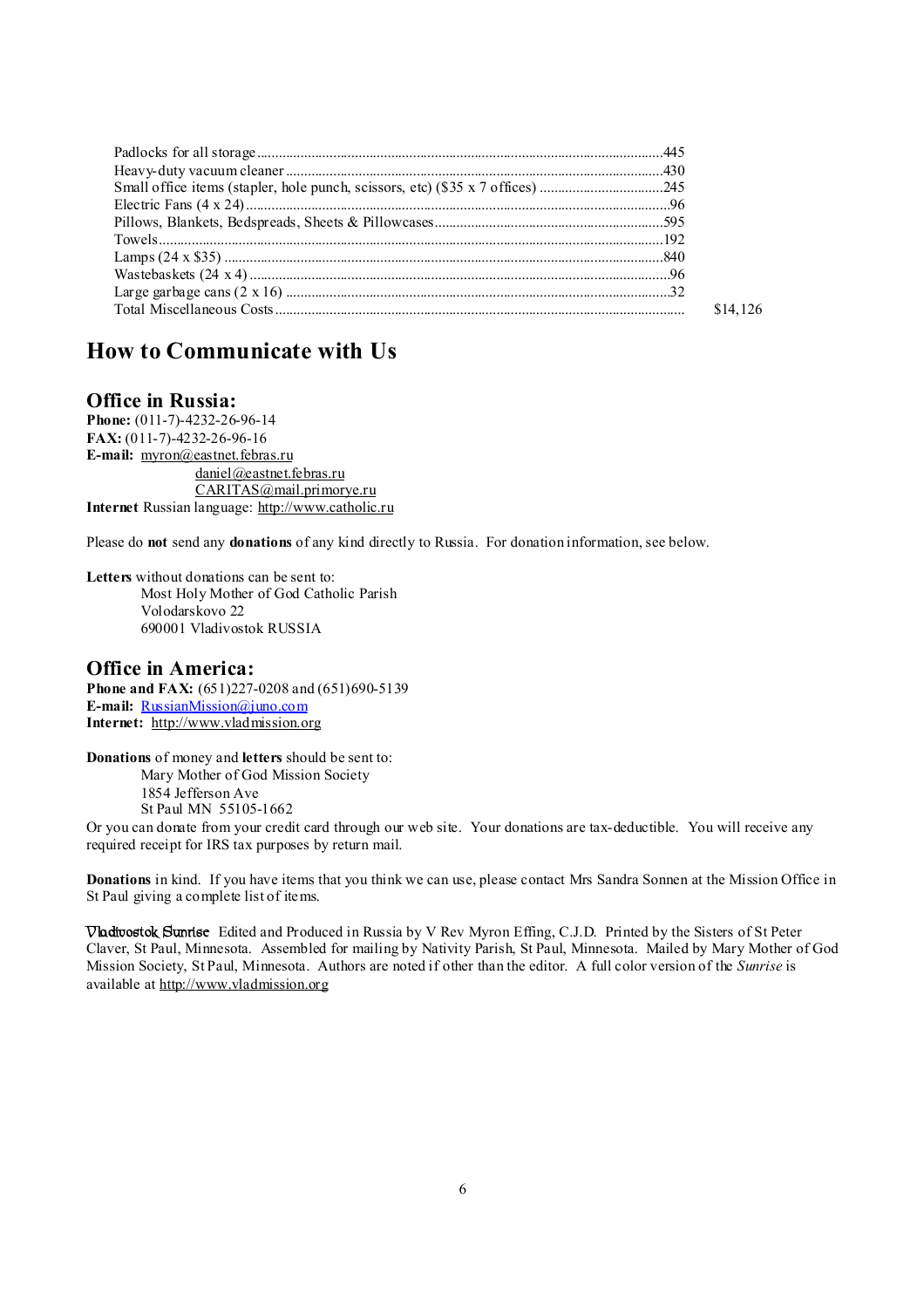

*Icon of the Holy Family for the Year of the Family.* 

• The school year opened with catechism classes in all our parishes. Congratulations to the catechists and students of the new parish of St Joseph in Second River who are beginning the first classes for the new parish. Thank You, to *Our Sunday Visitor* who has provided funds to help buy new books, videos, and other materials for our catechism classrooms and for the children's libraries in each parish.

• On October 2 we celebrated the  $80<sup>th</sup>$  anniversary of the dedication of our Church of the Most Holy Mother of God. The restoration of the church is not complete, but so many people want to see our beautiful windows that we decided to plan a mass, reception, and mini-concert for guests from the various government and charitable organizations with which we work. We are hoping to begin work on the facade of the church soon, repairing the broken brickwork and repairing those cracks which have appeared in the course of the years. Furtunately there are no cracks in major supporting structures. The project of insulating the attic of the church has been completed, so we hope we won't see our breath in church this winter!

• So far we are still on hold as far as building the rectory. The problem has to do with the fact that Russian federal authorities fear that the former state administration approved many illegal building projects, and so the state put a hold on building projects until all documents could be again reviewed. Naturally that is a big project for the whole state.

We hope we get our approval again soon so that we can proceed with at least the foundation before the weather is too cold for pouring concrete.

• The five Women's Support Centers are proceeding with their new budgets as of October 1. Thanks to wonderful benefactors in Ohio and Washington State, we have more resources to offer young women who find themselves in difficult situations. Especially interesting to me is the "Adopta-Birth" program where benefactors can pay \$20 to buy all the medicines which a poor woman needs to give birth. When "their child" is born, we send the benefactors of that child a birth announcement. Over 250 moms and babies have been helped so far, and here are just a few pictures:



• I was happy to receive special congratulations from the Khabarovsky state Deparment of Corrections for all the work that we have been able to do for prisoniers of that region. Real thanks, of course, goes to benefactors who have taken an interest in this part of our work, especially Catholic Charities USA. See photo of the diploma on page 8.